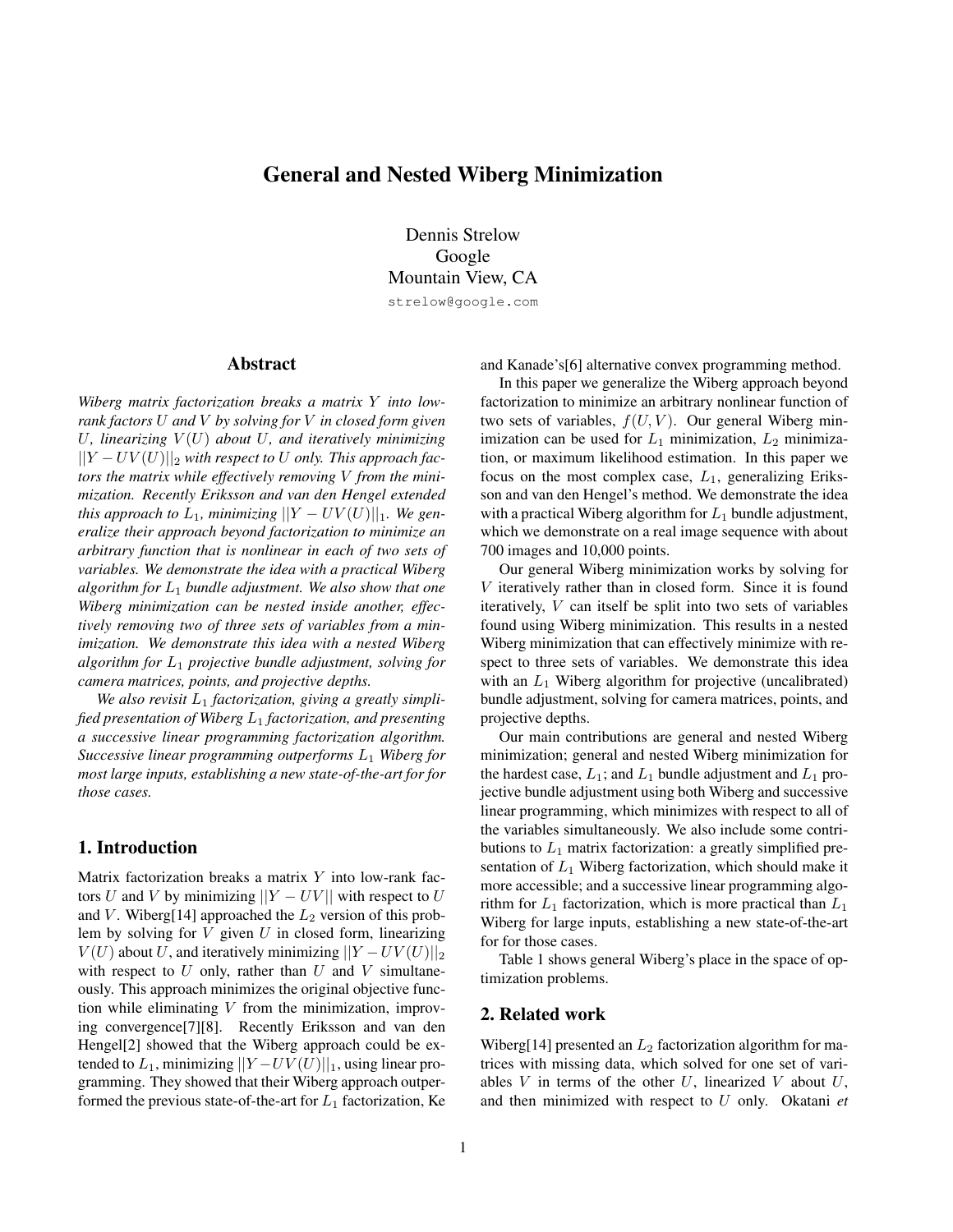|              | linear in $U$ or $V$               |                |            |
|--------------|------------------------------------|----------------|------------|
|              | minimize $L_2$                     | minimize $L_1$ | <b>MLE</b> |
| simultaneous |                                    |                |            |
| alternating  |                                    |                |            |
| Wiberg       | Wiberg 1976                        | Eriksson 2010  | this work  |
|              |                                    |                |            |
|              | nonlinear in both $U$ and $V$      |                |            |
|              | $\overline{\text{minimize}}$ $L_2$ | minimize $L_1$ | MLE        |
| simultaneous |                                    |                |            |
| alternating  |                                    |                |            |
| Wiberg       | this work                          | this work      | this work  |

Table 1. Optimization problems in two sets of variables  $U, V,$ and possible approaches for solving them. " $\checkmark$ " indicates standard algorithms like Levenberg-Marquardt, successive linear programming, or expectation-maximization. General Wiberg ("this work") greatly extends the applicability of the Wiberg approach.

*al.*[7][8] showed that Wiberg factorization converged better than minimizing with respect to  $U$  and  $V$  simultaneously with Levenberg-Marquardt and other algorithms, and argued that Wiberg's method had been neglected by the computer vision community.

Recently, Eriksson and van den Hengel[2] extended this approach to  $L_1$  matrix factorization using linear programming. Their method outperformed Ke and Kanade's alternating convex programming algorithms[6], establishing a new state-of-the-art for  $L_1$  factorization. Using Eriksson and van den Hengel's development, we generalize their method beyond factorization to minimize functions that are nonlinear in each of two sets of variables. We also compare their factorization against a stronger baseline than they considered, which minimizes with respect to all of the variables simultaneously. This experiment is analogous to Okatani and Deguchi's[7]  $L_2$  experiment with Wiberg and Levenberg-Marquardt.

Wiberg's method was an application of Ruhe and Wedin's[12] more general work on separable nonlinear minimization that solved for a  $V$  in terms of  $U$  and then minimized with respect to  $U$  only. Ruhe and Wedin recognized that this approach would be advantageous when  $V$  breaks down into small independent problems given  $U$ , which happens in all the problems in this paper. But, their analysis and experiments focused on least squares objective functions linear in  $V$ . In even earlier work, Richards[11] described a separable method for maximum likelihood estimation, but similarly demonstrated it only on a least squares problem linear in  $V$ . In contrast, we consider more general functions that can be nonlinear in both U and V. For  $L_1$ , there is no previous work analogous to Ruhe and Wedin or Richards.

The Wiberg approach contrasts with alternating least squares and similar methods, which alternate between solving for one set of unknowns while holding the other fixed. Alternating methods sometimes converge well, but they can also converge very slowly[7] or fail to converge "catastrophically"[10]. For this reason, we've bypassed alternating methods as baseline algorithms, instead minimizing with respect to all of the unknowns simultaneously. Since we're considering  $L_1$  in this paper, we've used successive linear programming[1], which often converges quadratically.

## 3. Wiberg  $L_1$  Factorization

In this section we present Eriksson and van den Hengel's Wiberg  $L_1$  factorization (subsections 3.1-3.4), an alternative algorithm that minimizes with respect to all of the unknowns simultaneously using successive linear programming (3.5), and a qualitative analysis of  $L_1$  Wiberg (3.6).

Our presentation of Wiberg  $L_1$  factorization is equivalent to the original but simpler, and should be more accessible. Part of the simplification is an algorithmic change – solving for the columns of  $V$  separately rather than solving for  $V$  as a whole – which produces the same solution while greatly simplifying the math.

Throughout the paper we'll use derivatives of matrices and derivatives with respect to matrices. Fackler's notes[3] are a good guide to matrix derivatives. Most cases we'll encounter can be handled by flattening the matrices to vectors by column, and then using the normal rules for vector derivatives.

The general and nested Wiberg minimizations in Sections 4 and 5 below rely heavily on the development in this section.

### 3.1. Linear Programming and Derivatives

Linear programming solves the problem:

$$
\min_{x} c^{T} x, \text{s.t.} Ax \leq b, x \geq 0 \tag{1}
$$

(1) is the problem's canonical form, which we'll use in Sections 3.2 and 3.3 below. We'll solve this problem using the simplex method.

To find the derivatives of the linear program solution  $x$ , we'll also need to understand the slack form used by the simplex method, which converts the inequalities  $Ax \leq b$  to equalities by introducing nonnegative slack variables s:

$$
\min_{x} c^{T} x, \text{s.t.} [A \ I][x; s] = b, x \ge 0, s \ge 0 \tag{2}
$$

The optimal solution  $[x; s]$  will include basic components  $x_B$ , which can be nonzero; and nonbasic components  $x_N$ , which will be zero. The columns of  $[A I]$  corresponding to  $x_B$  are the basis B, and  $Bx_B = b$ . Then since  $x_B = B^{-1}b$ , it can be shown that:

$$
\frac{dx_B}{dB} = -x_B^T \otimes B^{-1} \tag{3}
$$

$$
\frac{dx_B}{db} = B^{-1} \tag{4}
$$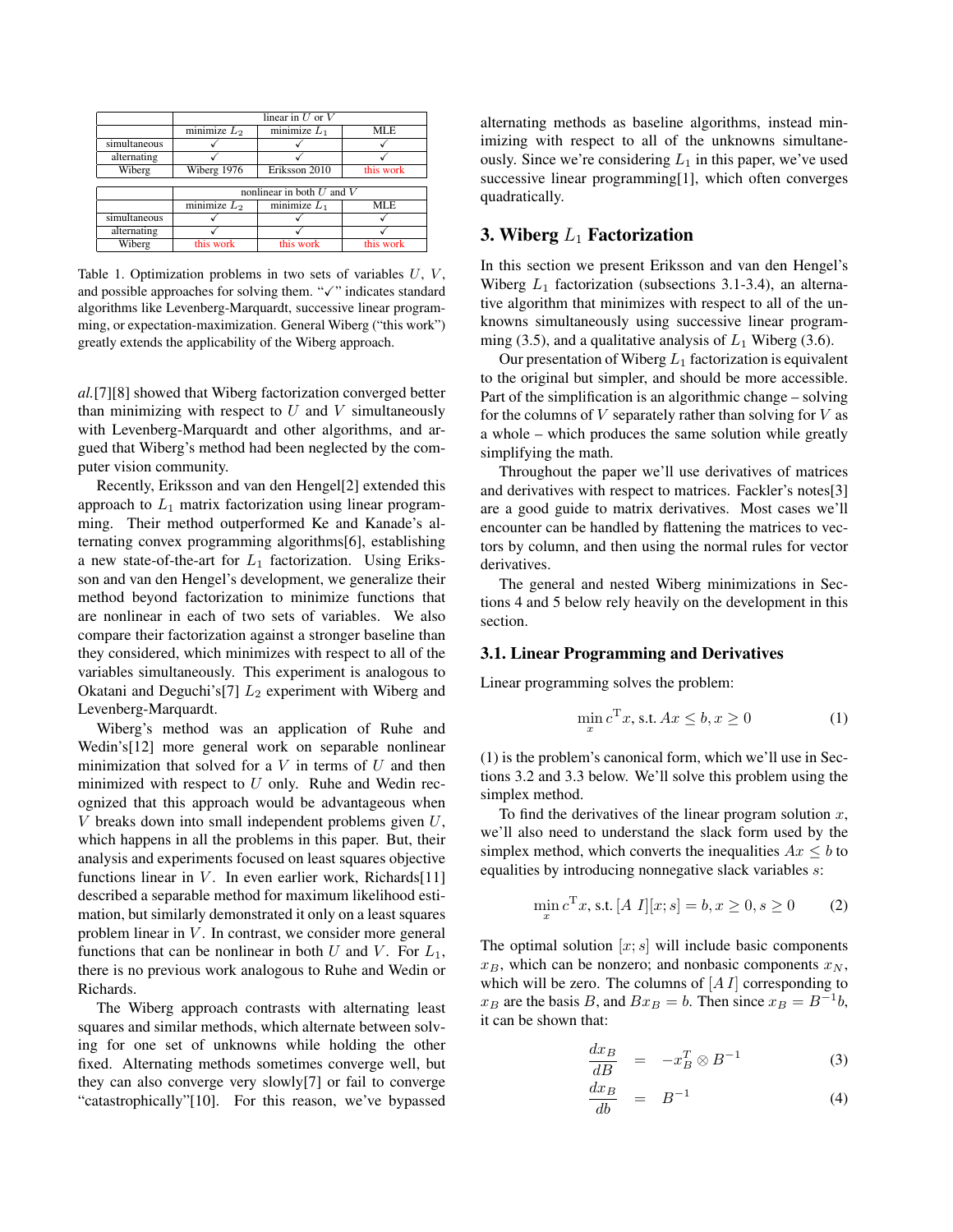where  $\otimes$  is the Kronecker product. Some simple rearranging (e.g., inserting zero derivatives corresponding to elements of the nonbasic components, dropping derivatives of the slack variables) then converts these derivatives to  $dx/dA$  and  $dx/db$ .

### 3.2. Linear  $L_1$  Minimization

We can minimize the  $L_1$  residual of an overdetermined linear system,

$$
\min_{y} ||d - Cy||_1 \tag{5}
$$

using linear programming. Since the linear programming problem (1) requires  $x > 0$ , we'll split y into the difference of two nonnegative terms,  $y = y^+ - y^-$ . Then, let  $t_i$  be the  $L_1$  residual of individual row i of  $d - Cy$ :

$$
t_i = |d_i - C_i(y^+ - y^-)| \tag{6}
$$

Converting (6) to two inequalities we have:

$$
C_i(y^+ - y^-) - t_i \le d_i \tag{7}
$$

$$
-C_i(y^+ - y^-) - t_i \le -d_i \tag{8}
$$

Then, the optimal  $y^+, y^-, t_i$  can be found with the linear program:

$$
\min_{y^+, y^-, t} \begin{bmatrix} 0 & 0 & 1 \end{bmatrix} \begin{bmatrix} y^+ \\ y^- \\ t \end{bmatrix} \tag{9}
$$

$$
\begin{bmatrix} C & -C & -I \\ -C & C & -I \end{bmatrix} \begin{bmatrix} y^+ \\ y^- \\ t \end{bmatrix} \le \begin{bmatrix} d \\ -d \end{bmatrix} \tag{10}
$$

The objective function in (9) just says to minimize the sum of the individual  $L_1$  errors. We can get the derivative of  $[y^+ y^- t]$  with respect to the coefficient matrix and righthand side of (10) as described in Section 3.1 above. Since y is a simple function of  $y^+, y^-$  and the coefficient matrix and right-hand-side are simple functions of  $C, d$ , we can then get  $dy/dC$  and  $dy/dd$  from those derivatives with some simple algebra and rearranging.

#### 3.3. Nonlinear  $L_1$  Minimization

We can minimize the  $L_1$  norm of a nonlinear function using the linear minimization in Section 3.2 iteratively. Suppose we have errors between predictions  $f(x)$  and observations y:

$$
error(x) = y - f(x) \tag{11}
$$

and we want to minimize:

$$
\min_{x} ||\text{error}(x)||_1 \tag{12}
$$

Given an estimate x, compute a new estimate  $x + \delta_x$  with:

$$
\min_{\delta_x} || \operatorname{error}(x) - \frac{df(x)}{dx} \delta_x ||_1 \tag{13}
$$

and repeat until convergence. (13) is a linear  $L_1$  minimization and can be solved as described in 3.2. This iteration is successive linear programming[1] applied to  $L_1$  minimization, and will be used by all of the algorithms in this paper.

The step will often increase rather than decrease the objective function, preventing convergence, because the  $\delta_x$ that minimizes (13) may be outside the region where the linearization  $df(x)/dx$  is accurate. An adaptive trust region helps ensure convergence by limiting the step to a finite region near the current estimate, and adaptively determining what the size of that region should be. The trust region's role is similar to the adaptive damping factor  $\lambda$  that Levenberg-Marquardt adds to Gauss-Newton.

To limit the step size  $||\delta_x||_1$  in (13) to some trust region size  $\mu$ , we augment (10) to be:

$$
\begin{bmatrix} C & -C & -I \\ -C & C & -I \\ I & I & 0 \end{bmatrix} \begin{bmatrix} y^+ \\ y^- \\ t \end{bmatrix} \le \begin{bmatrix} d \\ -d \\ \mu \end{bmatrix}
$$
 (14)

We also need to adapt  $\mu$  to a useful step size around the current estimate. If the most recent  $\delta_x$  decreases the objective function, we increase  $\mu$  to  $10\mu$  assuming that the best trust region is no smaller than the current  $\mu$ . If  $\delta_x$  does not decrease the objective function, then  $\delta_x$  is outside the region where the linearization is valid, and we decrease  $\mu$  to  $||\delta_x||_1/10$  and recompute.

#### 3.4. Wiberg  $L_1$  Factorization

Suppose we have an observation matrix  $Y$ , that observations  $Y_{r_1,c_1}, Y_{r_2,c_2}, \ldots, Y_{r_k,c_k}$  are present, and that the other observations are missing. Then, low-rank matrix factorization minimizes:

$$
||[Y_{r_1,c_1} \ldots Y_{r_k,c_k}]^{\mathrm{T}} - [u_{r_1}v_{c_1} \ldots u_{r_k}v_{c_k}]^{\mathrm{T}}||_1 \qquad (15)
$$

with respect to low-rank factors  $U$  and  $V$ , where  $u_r$  is row  $r$ of U and  $v_c$  is column c of V. Eriksson and van den Hengel showed that Wiberg's approach could be used to minimize (15) by combining the linear and nonlinear  $L_1$  minimizations in the previous sections.

First, hold U fixed and solve for each column  $v_c$  of V, by minimizing

$$
||[Y_{r_{i_1},c}\ldots Y_{r_{i_n},c}]^{\mathrm{T}} - [u_{r_{i_1}};\ldots;u_{r_{i_n}}]v_c||_1 \qquad (16)
$$

with respect to  $v_c$ . This is a linear minimization, so  $v_c$  and  $dv_c/dU$  can be found as described in Section 3.2 above.

Then, rewrite  $(15)$  as a function of U only:

$$
||[Y_{r_1,c_1} \ldots Y_{r_k,c_k}]^{\mathrm{T}} - [u_{r_1}v_{c_1}(U) \ldots u_{r_k}v_{c_k}(U)]^{\mathrm{T}}||_1
$$
\n(17)

and minimize it iteratively with respect to  $U$  using (13). To do this, we need the errors  $y - f(x)$ , which are just the vector in (17), and the derivative of the predictions with respect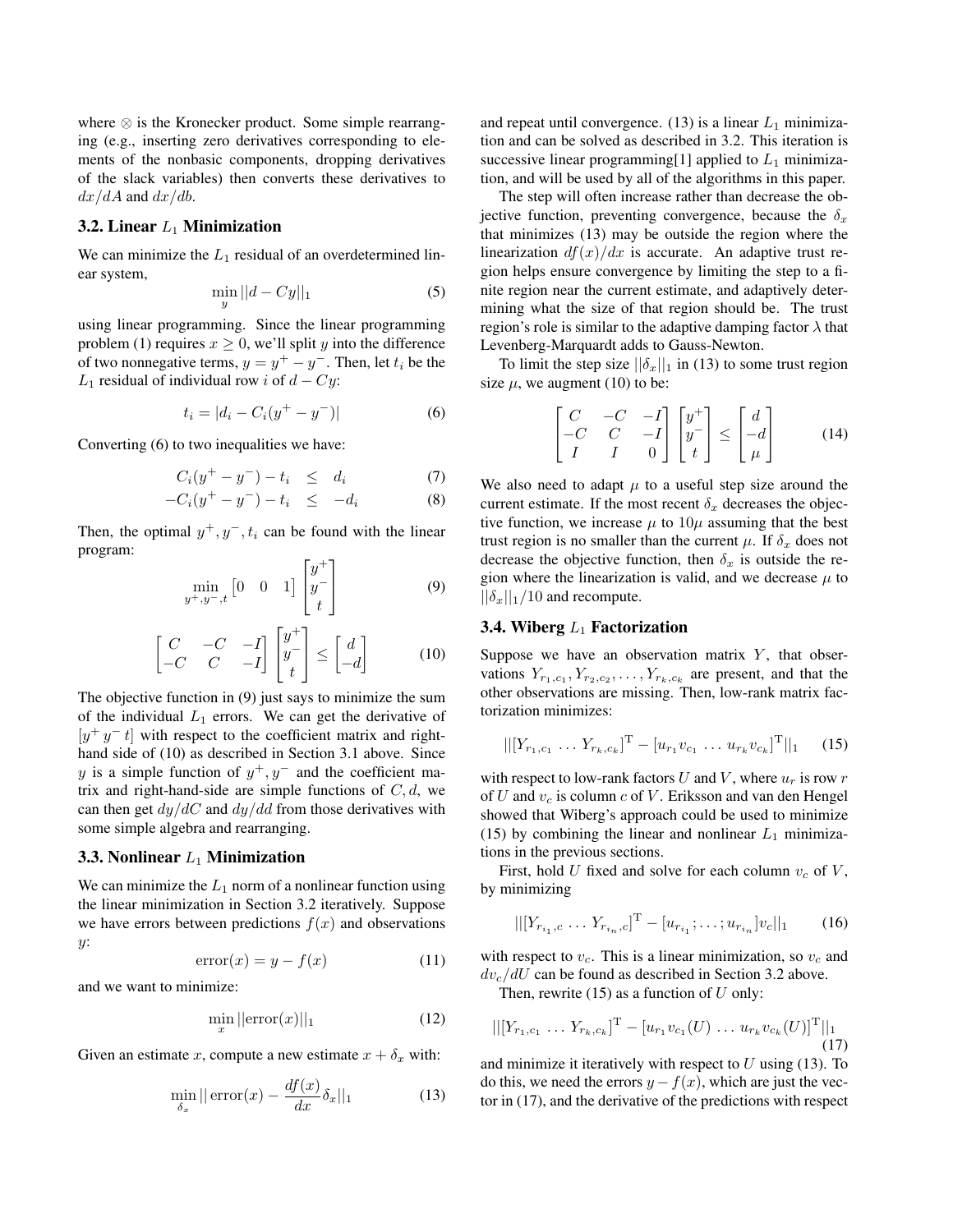to U. In this case, the individual predictions are  $u_{r_i}v_{c_i}(U)$ and their derivatives are:

$$
\frac{du_{r_i}v_{c_i}(U)}{dU} = \frac{\partial u_{r_i}v_{c_i}(U)}{\partial U} + \frac{\partial u_{r_i}v_{c_i}(U)}{\partial v_{c_i}}\frac{dv_{c_i}}{dU} \qquad (18)
$$

where

$$
\frac{\partial u_{r_i} v_{c_i}(U)}{\partial u_{r_i}} = v_{c_i}^{\mathrm{T}} \tag{19}
$$

and the partial derivative with respect to other components of  $U$  is zero; and

$$
\frac{\partial u_{r_i} v_{c_i}(U)}{\partial v_{c_i}} = u_{r_i}
$$
\n(20)

Solving for the  $v_c$  independently produces the same results as solving for all of  $V$  in one linear program (as in [2]) while simplifying the method.

#### 3.5. Simultaneous  $L_1$  Factorization

Minimizing with respect to  $U$  and  $V$  simultaneously using the successive linear programming algorithm in Section 3.3 is a promising alternative to Wiberg. Successive linear programming can converge quadratically[1], and in our experiments its convergence and speed compete strongly with Wiberg.

To minimize with respect  $U$  and  $V$  simultaneously, we use the same objective function (15) and error function as the Wiberg algorithm. So, all we need are the derivatives of the predictions with respect to  $U$  and  $V$  for the update step (13). The derivatives of the prediction  $u_{r_i}v_{c_i}$  with respect to  $u_{r_i}$  and  $v_{c_i}$  are:

$$
\frac{du_{r_i}v_{c_i}}{du_{r_i}} = v_{c_i}^{\mathrm{T}} \tag{21}
$$

$$
\frac{du_{r_i}v_{c_i}}{dv_{c_i}} = u_{r_i} \tag{22}
$$

The other derivatives are zero.

We'll also look at simultaneous minimization as an alternative our general and nested Wiberg algorithms in Sections 4 and 5 below. When we refer to a "simultaneous" algorithm below, we mean minimizing with respect to all of the unknowns as in this subsection.

#### 3.6. Analysis

Wiberg effectively removes  $V$  from the minimization, which at first blush promises to be faster than minimizing with respect to U and V simultaneously. But,  $L_1$  Wiberg has two speed issues.

First, when we solve for the step in each iteration in (13), we solve a linear programming problem (9), (10) that includes the error  $t_i$  for each observation as an unknown. The  $t_i$ 's remain whether we use Wiberg or simultaneous minimization, and their number can dwarf the size of  $U$  and  $V$ . So, depending on the original problem dimensions, removing V may not reduce the linear programming problem size significantly. Second and more important, the derivative matrix in solving for the step in (13) is denser for Wiberg (18) than for simultaneous minimization (21), (22), which greatly increases the linear programming time.

So, we'll see in the results below that either Wiberg or simultaneous minimization can be faster depending on the problem size and sparsity. This consideration also carries over to the general and nested Wiberg methods.

Section 3.5 mentioned that successive linear programming can converge quadratically, and as a straightforward instance of successive linear programming, the simultaneous factorization in that section can converge quadratically. The Wiberg factorization, general Wiberg, and nested Wiberg algorithms in Sections 3.4, 4, and 5 use successive linear programming as the outer loop and, surprising, can also converge quadratically despite their increasing complexity.

#### 4. General Wiberg Minimization

In this section we generalize the Wiberg approach to arbitrary nonlinear functions of two sets of variables. We call the resulting algorithm general Wiberg minimization. As an example of this idea, we implement  $L_1$  bundle adjustment as a general Wiberg minimization.

#### 4.1. General Algorithm

Wiberg  $L_1$  factorization solves for V and its derivative with respect to U using the closed-form linear minimization in 3.2, but solves for  $U$  using the iterative nonlinear minimization in 3.3. So, adapting the algorithm to minimize a nonlinear function of U is straightforward – possibly just by changing a few lines of code – as long as the function is linear in  $V$ . But many functions are nonlinear in two sets of variables. In bundle adjustment, for instance, the objective function is a sum of reprojection errors, which are nonlinear in both the three-dimensional point positions and the six-degree-of-freedom camera positions.

To handle objective functions like these, we use iterative minimization for  $V$  as well as  $U$ . With this approach, we have an outer loop that minimizes with respect to  $U$ , and within each  $U$  iteration, we have an inner loop that minimizes with respect to  $V$ . This method is best suited for problems like bundle adjustment (and factorization) where given U, V breaks down into independent subproblems  $v_c$ . In this case the time for iteratively solving for the  $v_c$  is small because each  $v_c$  is much smaller than U.

But in the Wiberg approach, the  $v_c$ 's vary implicitly with U via  $dv_c/dU$ . How do we find  $dv_c/dU$  if we found  $v_c$ iteratively?

Consider solving for  $v_c$  using the algorithm in 3.3, by substituting  $v_c$  for x there. Then, our final estimate for  $v_c$  is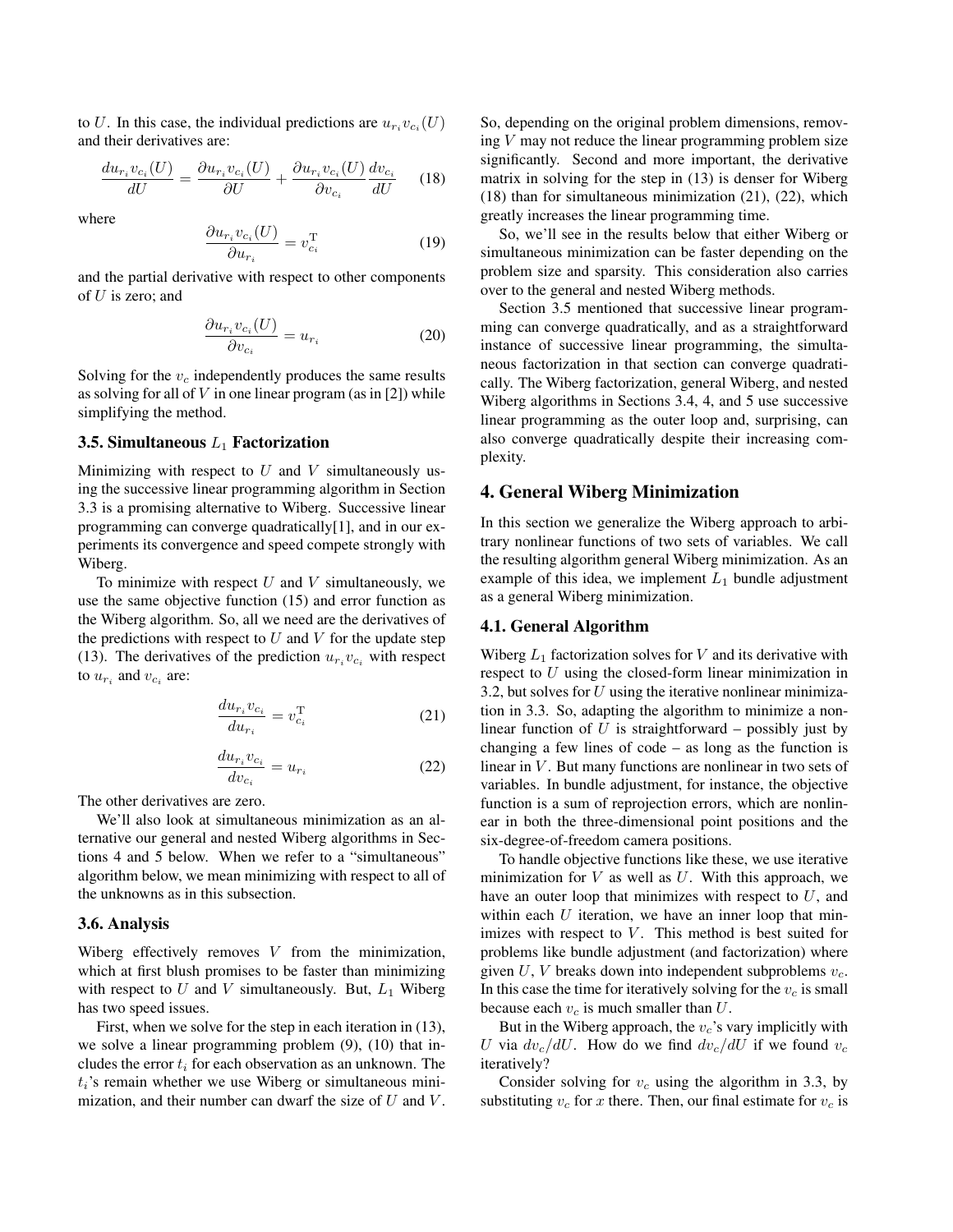$v_c^{\text{previous}} + \delta_{v_c}$  for some constant  $v_c^{\text{previous}}$ . So, the derivative of  $v_c$  with respect to U is the derivative of  $\delta_{v_c}$ .

$$
\frac{dv_c}{dU} = \frac{d\delta_{v_c}}{dU} \tag{23}
$$

$$
= \frac{d\delta_{v_c}}{d(dp(v_c)/dv_c)} \frac{d(dp(v_c)/dv_c)}{dU} \tag{24}
$$

$$
+ \frac{d\delta_{v_c}}{d \text{error}(v_c)} \frac{d \text{error}(v_c)}{dU} \tag{25}
$$

where  $p(v_c)$  is our prediction for the observations that are a function of  $v_c$ . The derivatives of  $error(v_c)$  and  $dp(v_c)/dv_c$ with respect to  $U$  depend on the specific function we're minimizing.

Once we have the  $v_c$ 's and  $dv_c/dU$ 's, we compute the derivatives of the predictions with respect to  $U$  by generalizing equation (18) to:

$$
\frac{dp(U)}{dU} = \frac{\partial p(U)}{\partial U} + \frac{\partial p(V)}{\partial V} \frac{dV}{dU}
$$
(26)

We can then minimize with respect to  $U$  by substituting this derivative for  $df(x)/dx$  in Section 3.3, just as we did in the Wiberg factorization.

If the inner iterations for  $v_c$  converge, the final steps  $\delta_{v_c}$ will be zero. This means that in the linear programming solution for  $\delta_{v_c}$ , the simplex method can exclude elements of  $\delta_{v_c}$  from the basis, and its derivatives with respect to U will be zero according to the method we described in Sections 3.1 and 3.2. In this case, the method degenerates to an EMlike method in which the  $v_c$ 's are effectively fixed during the  $U$  update.

To prevent this, we ensure that  $v_c$  will be included in the basis as follows. Instead of substituting  $error(v_c)$  and  $dp(v_c)/dv_c$  for error(x) and  $df(x)/dx$  directly in equation (13):

$$
\min_{\delta_{v_c}} ||\text{error}(v_c) - \frac{dp(v_c)}{dv_c}\delta_{v_c}||_1\tag{27}
$$

we instead solve for  $\delta'_{v_c} = \delta_{v_c} + \epsilon$ ,  $\epsilon = [10^{-6} \dots 10^{-6}]$  in:

$$
\min_{\delta'_{v_c}} ||(\text{error}(v_c) + \frac{dp(v_c)}{dv_c}\epsilon) - \frac{dp(v_c)}{dv_c}\delta'_{v_c}||_1 \qquad (28)
$$

 $\delta'_{v_c}$  will be  $\epsilon$  at convergence, and included in the basis since it is nonzero. We then take  $\delta_{v_c} = \delta'_{v_c} - \epsilon$ , and take the derivatives of  $\delta_{v_c}$  to be those of  $\delta'_{v_c}$ . This method works well for including  $v_c$  in the basis, although other approaches are possible.

Section 3.3 explained that a trust region is necessary to prevent divergence of the successive linear programming iteration. In our general Wiberg method, both our outer and inner iterations are successive linear programming, and we've found that the trust region is necessary to prevent divergence in both cases.

#### 4.2. Wiberg  $L_1$  Bundle Adjustment

Bundle adjustment is the go-to algorithm for structurefrom-motion. Given two-dimensional observations  $x_{i,j}$  of three-dimensional points in an image collection, bundle adjustment estimates the three-dimensional position of the each point  $X_i$  and the six-degree-of-freedom position (rotation  $\rho_i$  and translation  $t_i$ ) of the camera for each image, by minimizing:

$$
\sum_{i,j} ||x_{i,j} - \pi(R(\rho_i)X_j + t_i)||_2^2 \tag{29}
$$

where  $\pi$  is the perspective projection and  $R(\rho_i)$  is the rotation matrix for Euler angles  $\rho_i$ . But, least squares can be sensitive to outliers in the observations, and bundle adjustment in particular requires aggressive outlier detection. Minimizing the  $L_1$  norm instead would be naturally more robust to outliers:

$$
\sum_{i,j} ||x_{i,j} - \pi(R(\rho_i)X_j + t_i)||_1 \tag{30}
$$

The Huber norm has long been bundle-adjusted and provides a smooth, arbitrarily close approximation to the  $L_1$ norm[5]. However, the Wiberg and simultaneous algorithms can minimize (30) without approximation, and we present results for both general Wiberg and simultaneous  $L_1$  bundle adjustment below, along with a comparison of  $L_1$  and  $L_2$  bundle adjustment. For Wiberg, we've arbitrarily chosen to minimize with respect to the individual points in inner iterations, and to minimize with respect to the camera rotations and translations in the outer iteration.

#### 4.3. Solving Large Problems with the Primal

Linear programs can be solved using either the primal or the dual formulation. The dual is usually faster, and we report dual times for the synthetic experiments in Section 6. But as shown there, solve times grow quickly with problem size even with the dual, making large problems impractical.

In contrast, the primal solve is slower, but can return some solution even when interrupted after a fixed time. This stopped solution might not be optimal or even feasible, but when used to find  $\delta_x$  in (13), even a suboptimal solution sometimes reduces the overall objective. Further, solving problems with small trust regions seems to be faster. So, if a stopped solution does not reduce the objective on one iteration, a (possibly stopped) solution on a subsequent iteration with a smaller trust region will produce a useful step. We used this strategy successfully to estimate structure and motion from the long "rover" sequence in Section 6.2, which includes about 700 images and 10,000 points.

## 5. Nested Wiberg Minimization

Our general Wiberg minimization in Section 4.1 works by solving for *V* iteratively rather than in closed form. Since it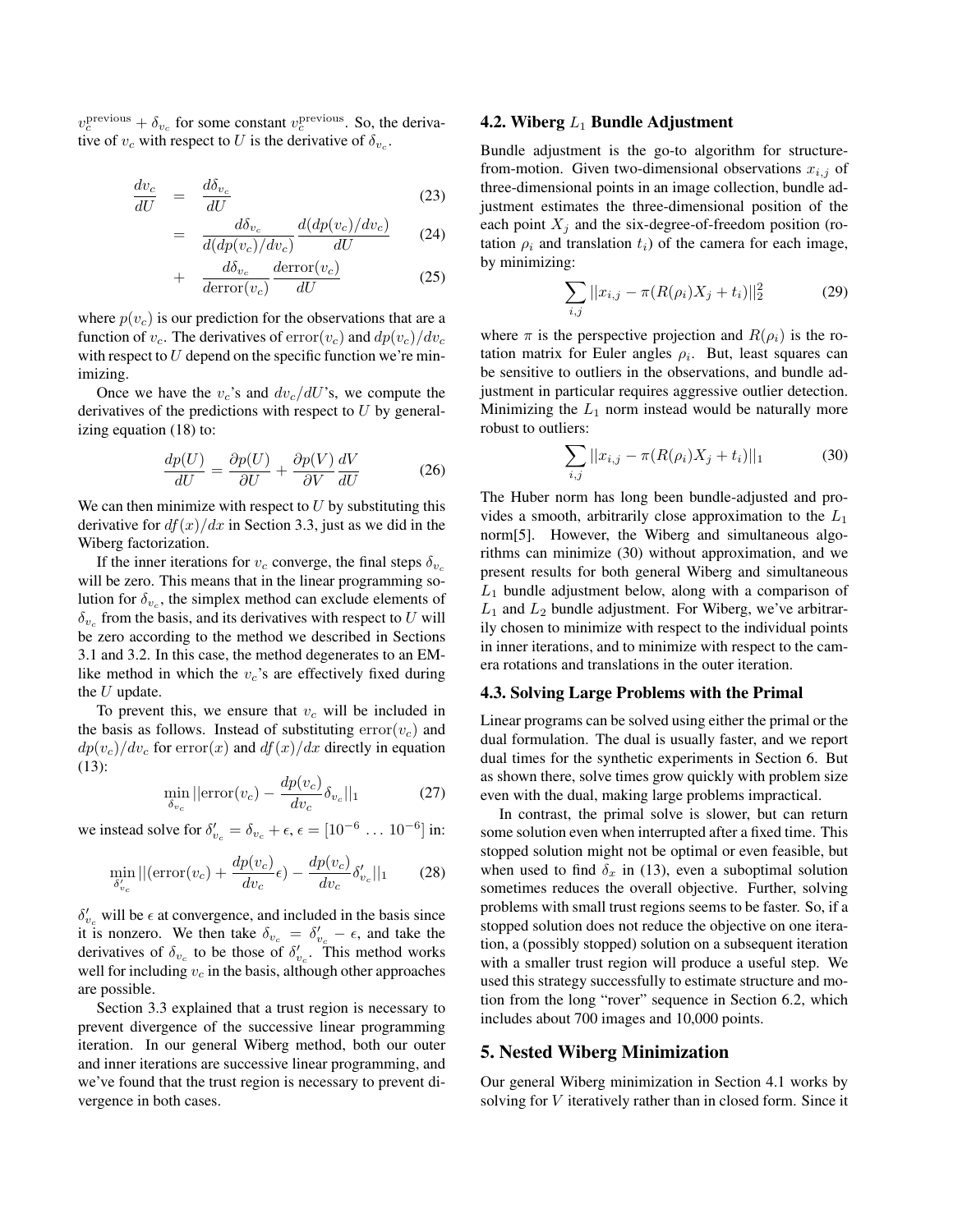is found iteratively, V can itself be split into two sets of variables found using the Wiberg approach. This results in a nested Wiberg minimization that can effectively minimize with respect to three sets of variables. In this section, we demonstrate this idea on  $L_1$  projective structurefrom-motion, where the three sets of unknowns are camera matrices, three-dimensional point positions, and projective depths.

So suppose we have three sets of variables  $U, V$ , and  $D$ ; that given  $U$  and  $V$  we minimize with respect to  $D$  in closed form; that given  $U$  we minimize with respect to  $V$  and  $D$ in an inner iteration; and that we minimize with respect to  $U$  in an outer iteration. Then to minimize with respect to U using the nonlinear  $L_1$  minimization, we'll need the total derivative of our predictions  $p$  with respect to  $U$ :

$$
\frac{dp}{dU} = \frac{\partial p}{\partial U} + \left(\frac{\partial p}{\partial V} + \frac{\partial p}{\partial D}\frac{dD}{dV}\right)\frac{dV}{dU} + \frac{\partial p}{\partial D}\frac{dD}{dU} \quad (31)
$$

Equation (26) is a total derivative of p with respect to  $U$ , with  $V$  a function of  $U$ . Equation (31) generalizes this to the total derivative of  $p$  with respect to  $U$ , with  $V$  a function of  $U$  and  $D$  a function of both  $U$  and  $V$ . The factor in parentheses is the total derivative of  $p$  with respect to  $V$ , with  $D$  a function of  $V$ , and reflects the nesting.

Deriving (31) requires us to expand a complex tree of derivatives. Because of limited space, we can't completely explore that tree here. But to suggest the full procedure, we summarize one path from the root of this tree as follows:

- 1. (31) includes the factor  $dV/dU$ .
- 2.  $dV/dU$  is similar to equation (23-25), and includes  $d(dp(v_c)/dv_c)/dU$ .
- 3.  $dp(v_c)/dv_c$  is a total derivative and includes the factor  $dD/d_{v_c}$ .
- 4. D is found using the procedure in 3.2, which also gives the derivatives of  $D$  with respect to the coefficient matrix and right-hand side there.
- 5. That coefficient matrix and right-hand side are functions of  $v_c$ , so we can use the chain rule to get the derivative of  $D$  with respect to  $v_c$ .

The derivatives at the other leaves are found similarly and combined using the rules for matrix derivatives[3].

### 5.1. Wiberg  $L_1$  Projective Bundle Adjustment

The bundle adjustment in Section 4.2 can be used when the camera calibration (e.g., focal length) is known. In contrast, projective bundle adjustment recovers structure and motion from uncalibrated image sequences. A projective reconstruction includes  $3 \times 4$  camera projection matrices  $C_i$ and 4-dimensional projective points  $X_j$  that are consistent

with the image observations and are known up to a common  $4 \times 4$  transformation. This transformation can be identified, and the projective reconstruction upgraded to a metric reconstruction, given some knowledge of the scene geometry or camera intrinsics.

Our objective function is:

$$
\sum_{i,j}||[u_{i,j} \ v_{i,j} \ 1]^{\mathrm{T}} - d_{i,j}C_iX_j||_1 \tag{32}
$$

where  $(u_{i,j}, v_{i,j})$  and  $d_{i,j}$  are the two-dimensional image location and inverse projective depth of point  $j$  in image *i*. We can minimize (32) with respect to  $C_i$ ,  $X_j$ , and  $d_{i,j}$ , using either nested Wiberg minimization or simultaneous minimization.

We present results for both Wiberg and simultaneous minimization in Section 6.3 below. For Wiberg, we've chosen to find each inverse depth independently given point and projection matrix estimates, in closed form; to find each projection matrix given point estimates using an inner Wiberg minimization, letting the inverse depths vary implicitly; and to solve for the points in an outer Wiberg minimization, letting the projection matrices and inverse depths vary implicitly. In short,  $U$  represents the points,  $V$  the camera matrices, and  $D$  the projective depths.

Given point and projection matrix estimates, it's also possible to "read off"[4] the projective depths as the last element of CX rather than estimating them. This results in the projective bundle adjustment algorithm given by Hartley and Zisserman[5]. Here, we explicitly estimate the inverse depths as an example of a nested Wiberg minimization. The objective function using this approach is similar to that in factorization methods for projective structure-from-motion, which do require that the depths be explicitly estimated. Oliensis and Hartley<sup>[9]</sup> also perform an  $L_2$  projective bundle adjustment by minimizing with respect to the projection matrices, points, and depths.

#### 6. Results

#### 6.1. Factorization

In this section we briefly compare Eriksson and van den Hengel's Wiberg  $L_1$  factorization algorithm (Section 3.4) against the simultaneous algorithm described in Section 3.5. The simultaneous algorithm is a stronger baseline than the baseline Eriksson and van den Hengel consider, Ke and Kanade's alternative convex programming approach[6].

In an experiment similar to Eriksson and van den Hengel's[2], we generated 1000 random (not low-rank by construction) measurement matrices  $Y$  with missing entries and outliers. We factored each into rank 3 matrices using both Wiberg and simultaneous minimization. The results are summarized in Figure 1. Figure 1(a) shows that Wiberg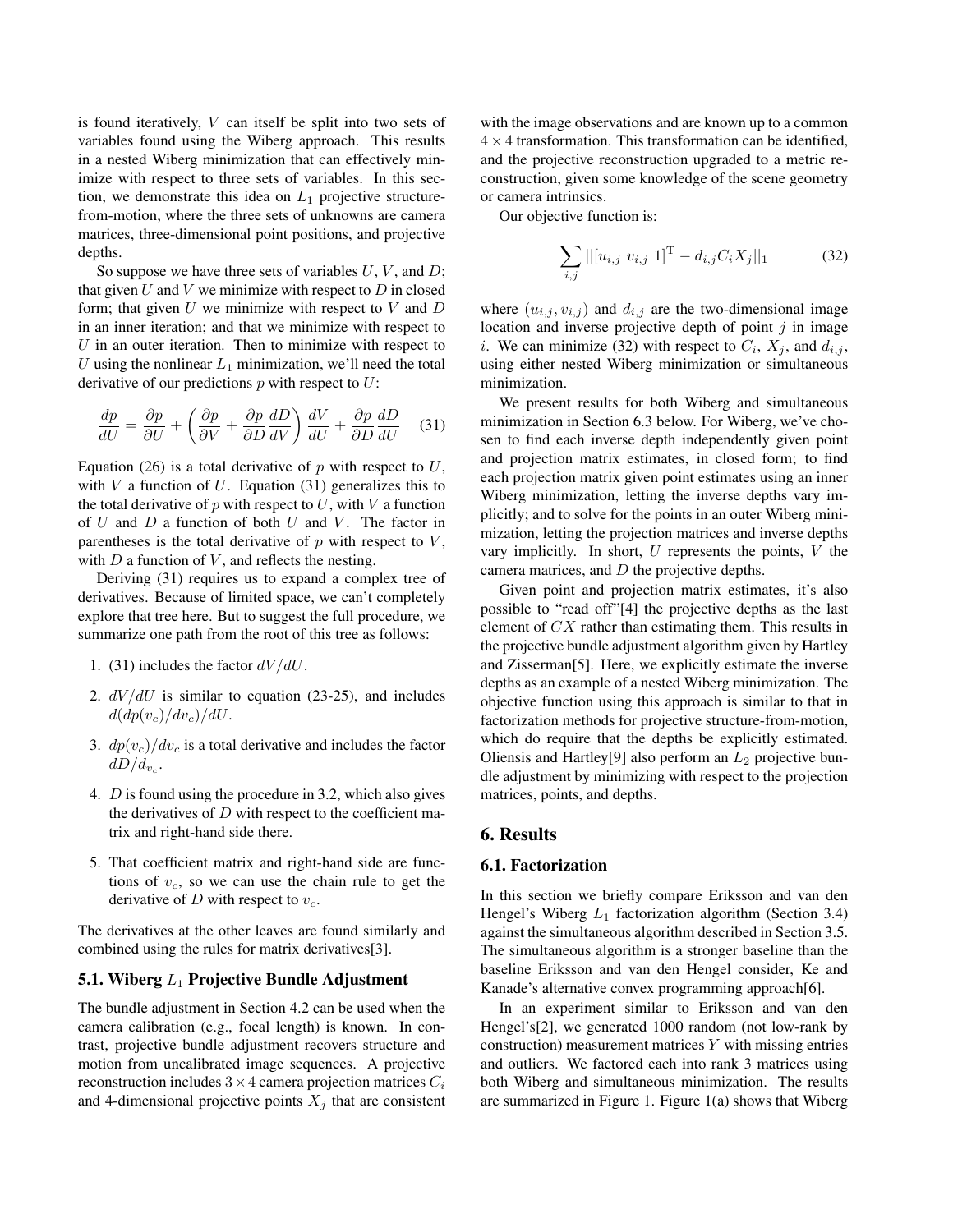

Figure 1. Wiberg versus simultaneous matrix factorization on 1000 synthetic examples. Wiberg produces slightly better final residuals (a) and usually requires fewer iterations to converge (b). But, the simultaneous method has much faster individual iterations than Wiberg for large problem sizes, with the crossover at 15 or 23 rows in U in this example (c). Note that both axes are logarithmic in (c).

produced slightly better residuals. But as shown in Figure 1(b), Wiberg often converged in many fewer iterations.

In these small problems (factoring a  $7 \times 12$  matrix into rank 3 factors), the linear programming solve time for the main update step was 1.1 ms for the Wiberg step and 3.1 ms for the simultaneous algorithm step. However, for larger problems, the linear programming time increases quickly, as shown in Figure 1(c). This figure plots the time for the linear programming solve for one U update, for different problem sizes, for both the Wiberg and simultaneous approaches. The horizontal axis gives the number of columns in  $V$ ; the vertical axis gives the time in seconds; and the separate plots give the times for different numbers of rows in U. Note that both axes are logarithmic. The graph reflects our analysis in Section 3.6. Wiberg is faster than simultaneous if U has few rows, and simultaneous is faster otherwise.

## 6.2. Bundle Adjustment

We compared the convergence and speed of Wiberg and simultaneous  $L_1$  bundle adjustment, using experiments similar to the factorization experiments in Section 6.1. For a wide range of initial errors in the initial camera and point estimates, Wiberg and simultaneous both converged to the ground truth residual, with Wiberg sometimes converging in fewer iterations. For gross errors in the initial estimates, Wiberg usually converged to a lower residual than simultaneous, but not always to the ground truth residual. The Wiberg method linear programming solve was faster than the simultaneous solve only for problems with 2 or 3 images, while simultaneous was faster for 5 or more images. The supplementary material contains more detailed descriptions and plots for these experiments.

We also compared the robustness of  $L_1$  and  $L_2$  bundle adjustment, and demonstrated that the Wiberg algorithm correctly estimates structure and motion for "rover"[13], a real sequence with about 700 images, 10,000 points, and extreme perspective effects (Figure 2). These experiments are also described in the supplementary material.

## 6.3. Projective Bundle Adjustment

We compared the convergence of the nested Wiberg and simultaneous projective bundle adjustment algorithms using synthetic experiments similar to those in Section 6.2. In brief, for final residuals, both methods converged reliably to the ground truth residual for a large range of initial estimates; Wiberg converged more reliably for wider ranges of projective depths; and simultaneous produced smaller residuals for the largest gross errors in the initial estimates, although the final residuals were not usually the ground truth residual in these extreme examples. For iterations until convergence, Wiberg reliably converged to its final residual in fewer iterations than simultaneous. In one timing experiment, we found that the Wiberg algorithm had faster linear programming solves than simultaneous for problems including up to 51 points, and simultaneous had faster solves for problems with more than 51 points.

The supplementary material includes more detailed descriptions and plots for these experiments.

### 7. Conclusion

We've introduced general and nested Wiberg minimization, which extend Wiberg's approach to matrix factorization to general functions that are nonlinear in two or three sets of variables. We've focused on  $L_1$  minimization, extending Eriksson and van den Hengel's Wiberg  $L_1$  factorization, and shown that  $L_1$  bundle adjustment and projective bundle adjustment can be implemented as general and nested Wiberg minimizations, respectively. We also introduced successive linear programming algorithms for these problems, which estimate all of the unknowns simultaneously.

Both the Wiberg and simultaneous algorithms can converge quadratically, despite the complexity of the Wiberg approach, and both converge from a wide range of initial estimates. Wiberg reliably converges to its final residual in fewer iterations than simultaneous, but as Section 3.6 explains, the simultaneous approach produces a sparser linear